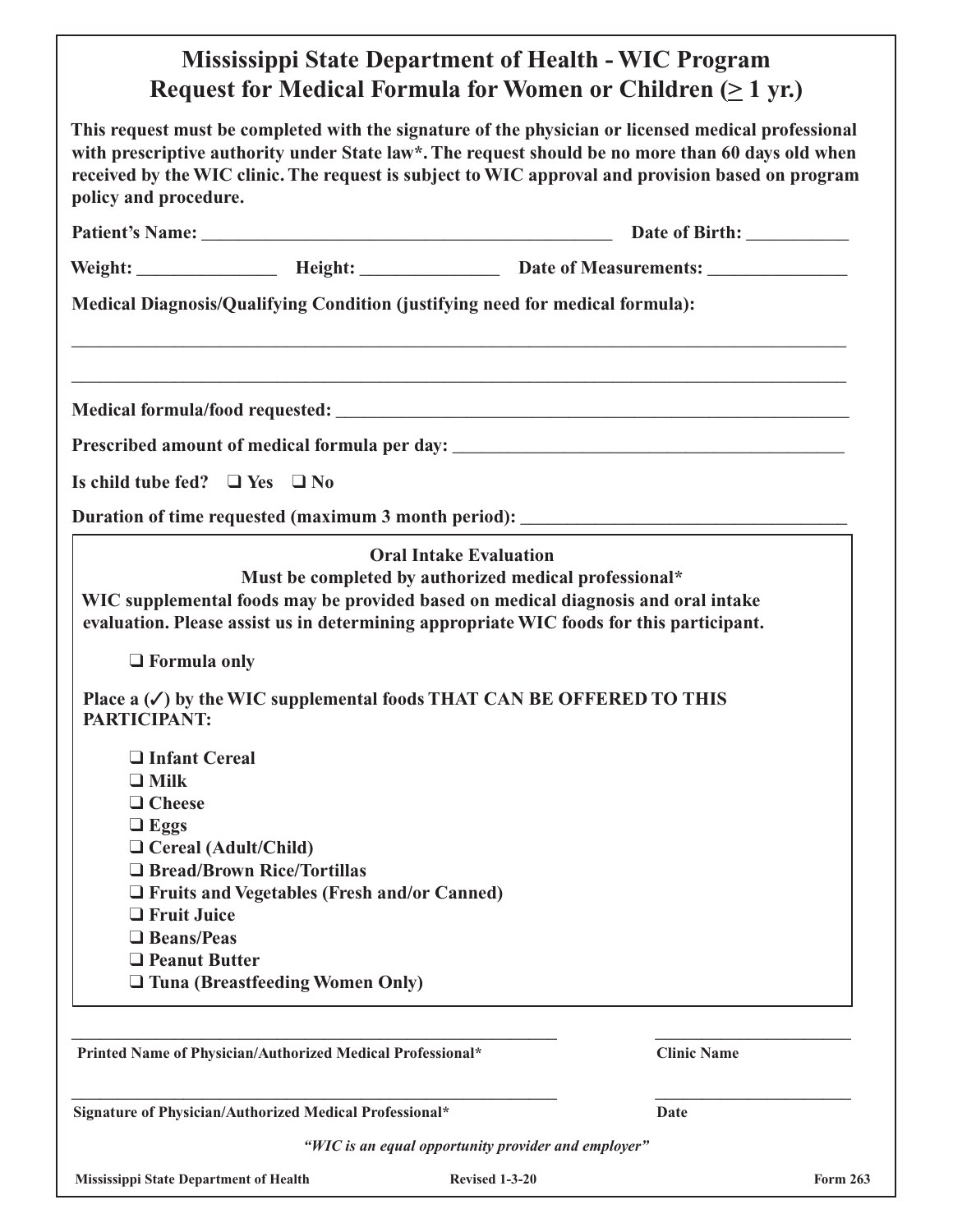## **WIC PROGRAM REQUEST FOR MEDICAL FORMULA FOR WOMEN AND CHILDREN (≥ 1 YEAR) FORM NO. 263**

**PURPOSE:** To be used by local WIC certifiers to document the medical need for WIC medical products.

**INSTRUCTIONS:** This form should be completed by the medical provider of WIC participants requesting a medical product from the MS WIC program. This form should be submitted to the WIC clinic for approval and scanned into the participant's SPIRIT record if the medical product is issued by WIC. The instructions that follow describe the proper completion of the Request for Medical Formula for Women and Children (form 263).

**Patient's Name:** Provider must document the first and last name of the WIC participant.

**Date of Birth**: Provider must document the month, day and year of birth of the WIC participant.

**Weight**: Provider must document the most current weight of the WIC participant.

**Height**: Provider must document the most current height or length of the WIC participant.

**Date of Measurements**: Provider must document the date the weight and height measurements were collected.

**Medical Diagnosis/Qualifying Condition**: Provider must document the medical diagnosis that justifies the need for the medical product/formula.

**Medical Formula/Food Requested**: Provider must document the name of the medical product/formula that is being requested for the WIC participant.

**Prescribed Amount of Medical Formula Per Day**: Provider must document the amount (# of cans or bottles; total number of ounces or milliliters) of the medical product the WIC participant is prescribed to consume daily.

**Is Child Tube Fed**: Provider should mark "YES" or "NO" as verification of tube feeding status of WIC child.

**Duration of Time Requested**: Provider should document the number of months (1 to 3 months) the medical product is being requested through the WIC program.

**Oral Intake Evaluation box:** Provider must check the applicable boxes.